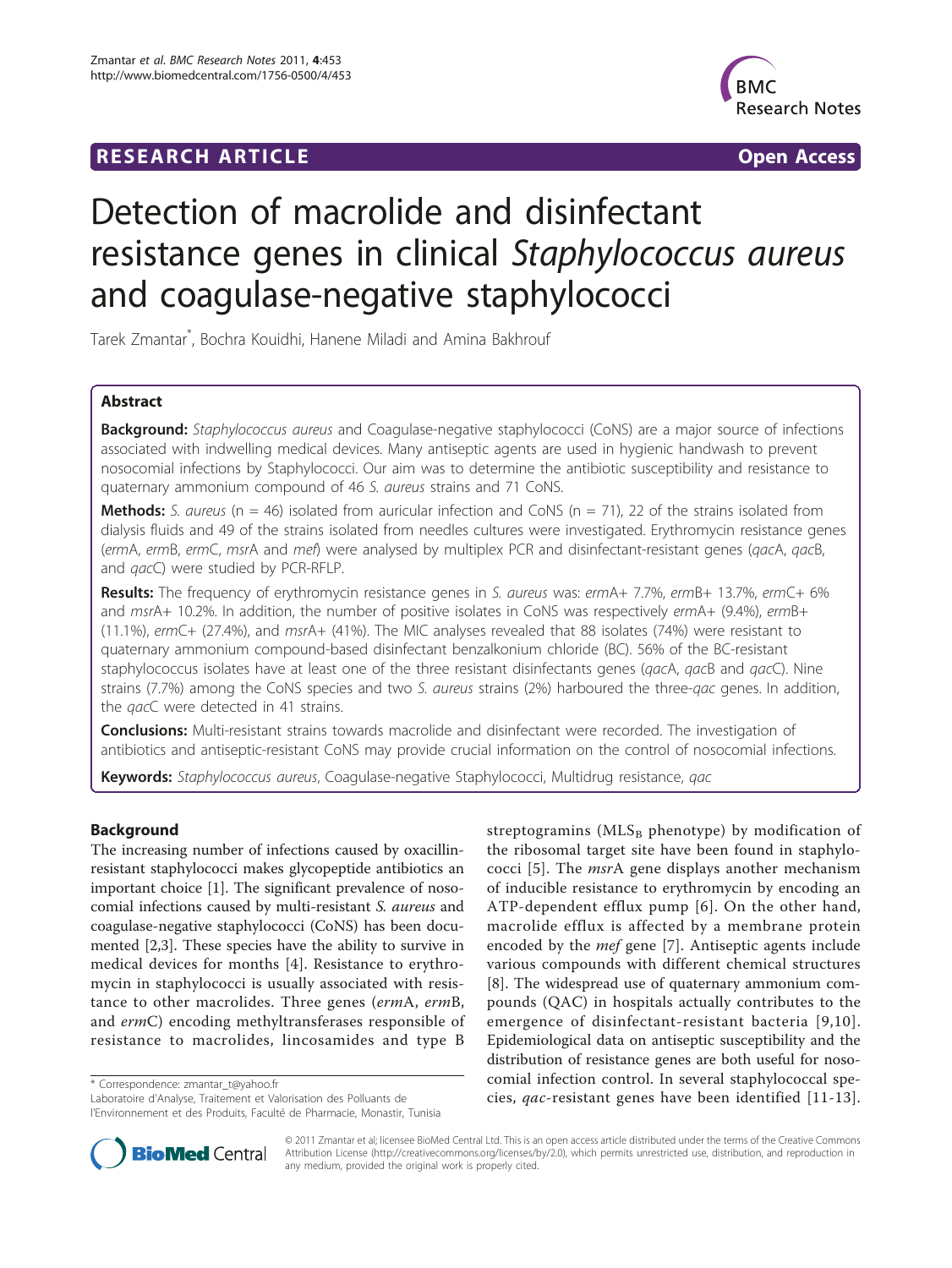Found in clinical staphylococci (qacA, qacB, and qacC), these genes are generally carried by plasmids [[14-16\]](#page-8-0). Some of these plasmids (pST6, pSK4, and pSK41) contain antibiotic resistance genes encoding resistance to gentamicin, penicillin, kanamycin, and tobramycine [[17](#page-8-0),[18\]](#page-8-0). Multidrug resistance pumps have been recognized as mediators of a number of commonly used ammonium antiseptics and detergents [[19\]](#page-8-0). The nearly identical qacA/B gene is normally harboured by large plasmids [\[20,21](#page-8-0)]. The relation between qac resistance and penicillin resistance in human clinical staphylococci is quite prevalent [[22\]](#page-8-0).

In the present study, we examined the antibiotic susceptibility and resistance to quaternary ammonium compound-based disinfectant benzalkonium chloride (BC) of 46 S. aureus strains isolated from auricular infection and 71 CoNS isolated from dialysis fluids and needles cultures. In order to examine the genetic drug resistance mechanisms, erythromycin resistance genes (ermA, ermB, and ermC) and macrolide efflux genes (msrA and mef) were analysed by PCR multiplex. In addition, quaternary ammonium resistance genes (qacA, qacB, and qacC) were detected by PCR-RFLP.

# **Methods**

# Biochemical characterization and antimicrobial susceptibility

A total of 117 clinical staphylococcal strains were isolated from Kairouan, in central of Tunisia including 46 S. aureus strains isolated from auricular infection and 71 CoNS strains isolated from dialysis fluid and needles from a dialysis service. All strains were identified using the Api ID32 Staph system (bioMérieux, Marcy l'Étoile, France) according to the manufacturer's recommendations and the results were read using an automated microbiological mini-Api (bioMérieux, Marcy l'Étoile, France). Each strain was tested for 18 antibiotics (penicillin, oxacillin, kanamycin, tobramycin, gentamicin, tetracycline, minocyclin, erythromycin, lincomycin, pristinamycin, fosfomycin, nitrofurantoin, pefloxacin, rifampicin, fusidic acid, vancomycin, teicoplanin and cotrimoxazol) using the ATB Staph system (bioMérieux, France) according to the manufacturer's specifications.

# Minimum inhibitory concentration determination

The broth microdilution method was used to determine the minimum inhibitory concentration (MIC) of benzalchonium chloride (BC) (Acros organics, USA) (ranging from 0.5 to 256 μg/ml, by serial twofold dilutions) against the tested strains as recommended by the Clinical and Laboratory Standards Institute (CLSI) [\[23](#page-8-0)]. An inoculum of  $10^4$  -10<sup>5</sup> cells ml<sup>-1</sup> was used. The lowest concentration of antimicrobial agent totally preventing growth after 24 h was taken to be the MIC.

# Multiplex PCR for the detection of macrolide-resistance encoding genes

Macrolide resistance genes ermA, ermB, ermC, msrA, and mef were examined in all strains using multiplex PCR, as previously described [[24,25](#page-8-0)]. Multiplex PCR assays were performed in 25 μl PCR mixture 1 and mixture 2. Mixture 1 contained a DNA template (50 ng), 100 μM concentrations (each) of the four dNTPs, 1 U of Go Taq DNA polymerase (Promega, Lyon, France), 5 μL green Go Taq buffer (5X), 25 pM each of forward and reverse primers ermA, ermC, and msrA (Table [1](#page-2-0)). The PCR mixtures were subjected to thermal cycling (3 min at 96°C, followed by 30 cycles of 30 sec at 95°C for denaturation, 30 sec at 55°C for annealing extension, and extension at 72°C for 2 min). A final elongation at 72°C for 10 min was achieved in a DNA thermal cycler (GenAmp PCR system 9700-Applied Biosystem Int., USA). For mixture 2, the forward and reverse primers (25 pM) of genes ermB and mef were used. PCR products were analysed in agarose gel (1%) electrophoresis in 1X Tris-borate-EDTA buffer (TBE) at pH 8.3. The amplification products were photographed and their size was determined using a 100 bp molecular size marker (Bio-Rad, France).

# Detection of qacA, qacB, and qacC genes by PCR-RFLP

Multiplex PCR-RFLP analysis of the *qacA/B* and *qacC* genes was achieved as described by Sekiguchi et al. [[26](#page-8-0)]. For the fragment qacA/qacB, the forward primer (corresponding to nucleotides 924-946) and the reverse primer (corresponding to nucleotides 1143-1124) produced 220 bp. For the *qac*C gene, the forward primer (nucleotides 73-97) and the reverse primer (nucleotides 321-302) produced 249 bp. PCR was performed in a 25 μl reaction volume containing 50 ng of extracted DNA, 5 μl green Go Taq buffer (5X), 200  $\mu$ M each of deoxynucleoside triphosphates (dNTP), 25  $\mu$ M each of *qacA*, *qacB*, and qacC forward and reverse primers, 1 U of GO Taq DNA polymerase (Promega, USA). Each PCR was performed in duplicate. The reaction mixtures were heated to 94°C for 5 min and were then subjected to 30 denaturation cycles at 94°C for 1.5 min, annealing at 56°C for 0.5 min and extension at 72°C for 1.5 min, ending with a final extension at 72°C for 10 min.

Following PCR, the product was digested with 5 U of AluI at 37°C for 90 min (Promega, France). Ten microlitres of treated product were analysed by gel electrophoresis in 3% agarose gel in 1X Tris-borate-EDTA buffer (TBE, pH 8.3). The amplification products were photographed and their size was determined using a 25 bp molecular size marker (Promega, USA). The *qac*B gene was expected to be digested into two fragments: a visible 176 bp fragment and another fragment of 44 bp which is invisible. QacA and qacC genes were not expected to be digested [\[26\]](#page-8-0).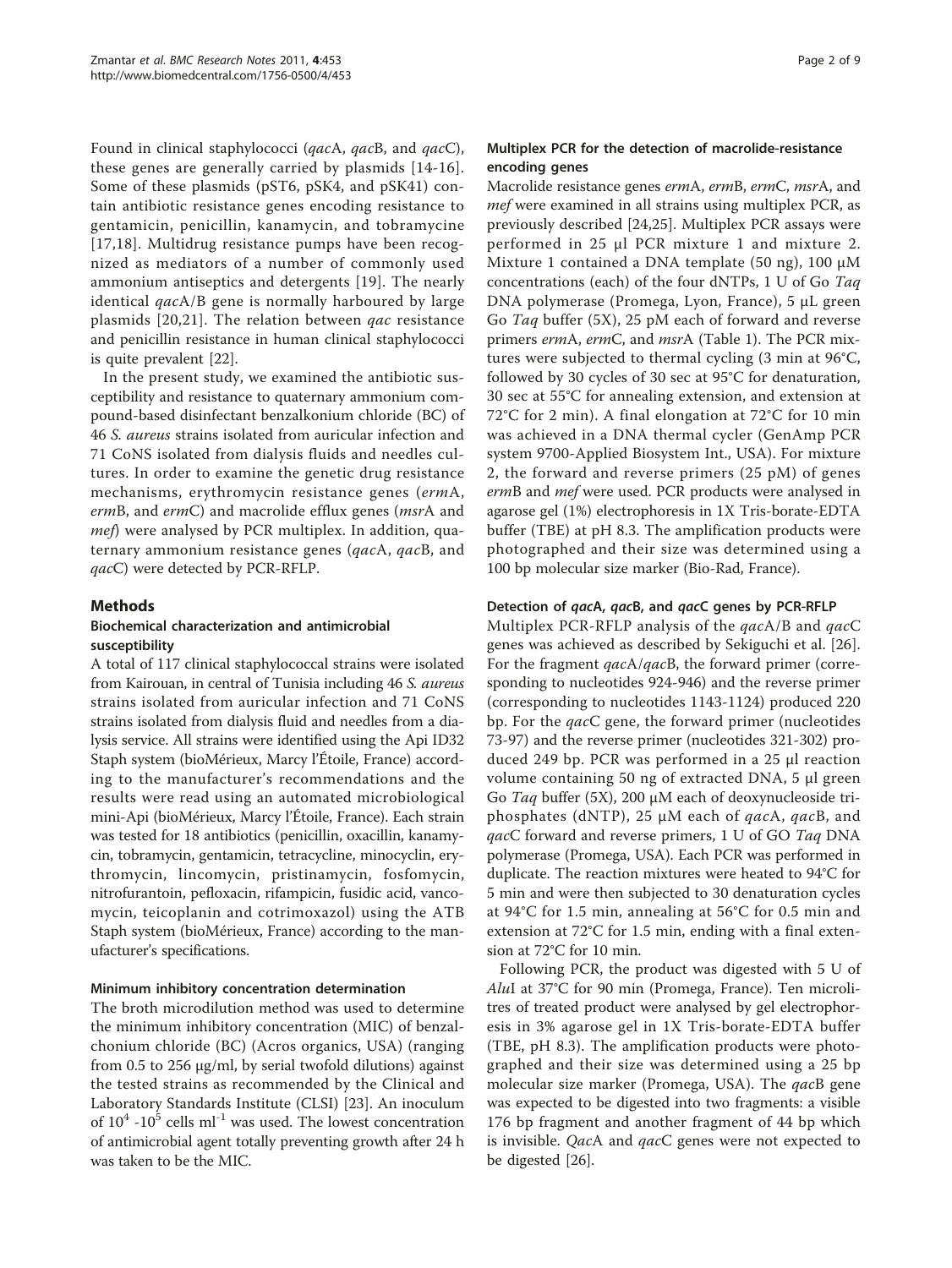| Gene       | Primer 5'-3'                                                                   | Product Size pb | Reference |
|------------|--------------------------------------------------------------------------------|-----------------|-----------|
| ermA       | 5'-TAT CTT ATC GTT GAG AAG GGA TT-3'<br>5'-CTA CAC TTG GCT TAG GAT GAA A-3'    | 139             | $[22]$    |
| ermB       | 5'-CTA TCT GAT TGT TGA AGA AGG ATT-3'<br>5'-GTT TAC TCT TGG TTT AGG ATG AAA-3' | 142             | $[22]$    |
| ermC       | 5'-CTT GTT GAT CAC GAT AAT TTC C-3'<br>5'-ATC TTT TAG CAA ACC CGT ATT C-3'     | 190             | $[22]$    |
| msrA       | 5'-TCC AAT CAT AGC ACA AAA TC-3'<br>5'-AAT TCC CTC TAT TTG GTG GT-3'           | 163             | $[22]$    |
| mef        | 5'-AGTATCATTAATCACTAGTGC-3'<br>5'-TTCTTCTGGTACAAAAGTGG-3'                      | 348             | $[23]$    |
| gacA, gacB | 5'-TCCTTTTAATGCTGGCTTATACC-3'<br>5'-AGCCKTACCTGCTCCAACTA-3'                    | 220             | $[24]$    |
| gacC       | 5'-GGCTTTTCAAAATTTATACCATCCT-3'<br>5'-ATGCGATGTTCCGAAAATGT-3'                  | 249             | $[24]$    |

<span id="page-2-0"></span>Table 1 List of primer used for the detection of genes encoding antibiotics and quaternary ammonium compound resistance

#### Statistical analysis

Statistical analysis was performed on SPSS v.13.0 statistics software. Pearson's chi-square<sup>-2</sup> test was used to asses inter-group significance. In addition statistical significance was set at P < 0.05.

# Results

#### Biotyping and antimicrobial susceptibility

In this study, 46 S. aureus strains isolated from auricular infection were identified. In addition 71 CoNS were isolated and were subdivided into eight species: S. epidermidis  $(n = 32)$  (45%) followed by *S. hominis*  $(n = 10)$  (14.1%), S. haemolyticus  $(n = 9)$  (12.7%), S. warneri  $(n = 5)$  (7%), S. simulans  $(n = 6)$  (8.5%), S. capitis  $(n = 4)$  (5.6%), S. chro*mogenes* (n = 3) (4.2%), and *S. equorum* (n = 2) (2.8%).

The results of the antibiotic susceptibility test confirmed the multi-resistance of 117 staphylococcal strains toward the 18 antibiotics mentioned previously. The majority of these strains were resistant to penicillin (91.1%). The isolated strains were also resistant to kanamycin (45.7%), tetracycline (47.8%), erythromycin (37.7%), lincomycin (21.2%), fosfomycin (20.8%), fusidic acid (17.3%), pefloxacin (18.4%), cotrimoxazol (24.3%), teicoplanin (10.5%), gentamicin (13.4%), rifampicin (12.1%), and tobraycin (16.8%).

Oxacillin-resistant phenotype was found in 9 S. aureus (7.7%) and 24 CoNS (20.5%) isolated strains. All of the strains were susceptible to pristinamycin, nitrofurantoin, and vancomycin (Table [2](#page-3-0) and [3](#page-4-0)).

#### Resistance to disinfectants agents

The 117 staphylococcus isolates were screened for QAC (BC) resistance. The strains were categorized as BC resistant or sensitive according to the BC MICs. Twenty four (20%) isolates were considered BC highly resistant (BC MICs between 16 and 32 μg/ml), 64 (54%) isolates were resistant to BC (BC MICs between 4 and 8 μg/ml), and 28 (23%) strains were sensitive to BC (BC MICs  $\leq$  2 μg/ml). 117 staphylococci isolates were analyzed for correlation between BC and antibiotic resistance (Figure [1](#page-5-0)). This analysis showed that the frequency of erythromycin resistance 71% and oxacillin resistance 84% was higher among the BC-resistant strains.

# Multiplex PCR for the detection of genes encoding macrolide resistance

In this study we found that the incidence of the three erythromycin ribosomal methylase genes tested was 9 (7.7%) strains of S. aureus contained ermA, 16 (13.7%) strains harbored ermB gene and 7 (6%) strains were positive for  $ermC$  in the total of 117 isolated strains (Figure [2A, B](#page-6-0)). Furthermore among the CoNS 11 (9.4%) strains contained ermA. In addition, on the total of 117 isolated strains 13 CoNS strains carried the ermB gene, while 32 (27.3%) were positive for ermC. The msrA gene was present in 12 (10.2%) of S. aureus strains and in 48 (41%) CoNS strains (Figure [2A](#page-6-0)). In contrast, the *mef* gene was absent in all the staphylococcal strains tested. Sixteen strains of S. epidermidis, eight strains of S. aureus and eighteen strains of CoNS were positive for the mecA gene, yet were susceptible to oxacillin. Furthermore, only nine strains of CoNS (7.7%) and nineteen strains (16.2%) of S. aureus were susceptible to erythromycin, those isolated did not contain any of the erythromycin-resistance genes tested. However, in five S. epidermidis strains (E7, E20, S23, S27, and S40), and in ten *S. aureus* stains, the ermA and ermC genes were not detected, although it was resistant to erythromycin (Table [2](#page-3-0) and [3](#page-4-0)).

#### PCR-RFLP detection of qacA, qacB, and qacC genes

Among the tested *S. aureus* two strains (Sa22 and Sa23) carried the three *qac* genes (*qacA*, *qacB* and  $qacC$ )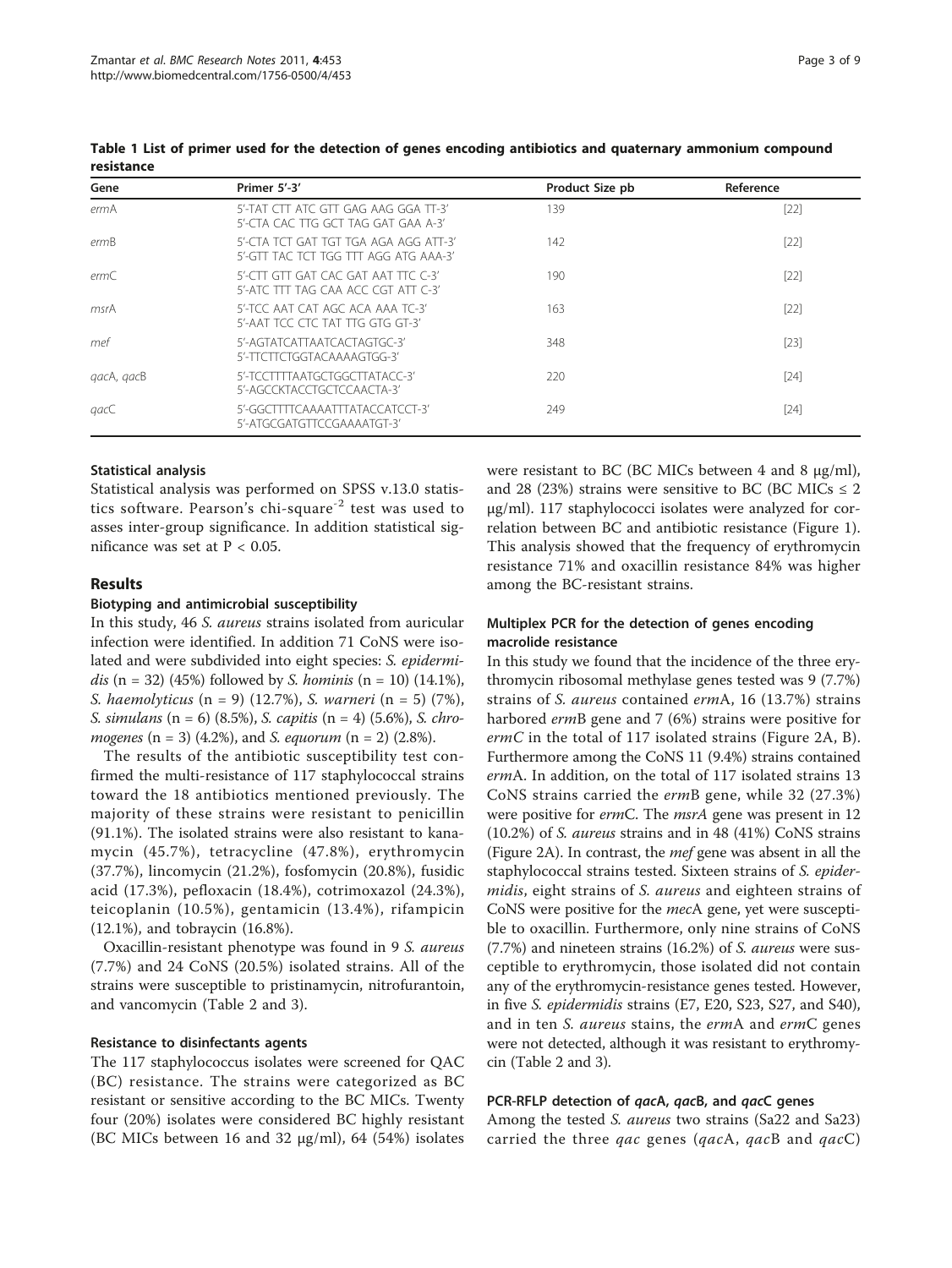# <span id="page-3-0"></span>Table 2 Distribution of disinfectant and macrolide resistance genes in staphylococci

|                | Samples         | qacA   | qacB             | qacC                     | BC <sup>b</sup> | mecA             | ermA   | ermB             | ermC             | msrA             | Antibiotic                          |
|----------------|-----------------|--------|------------------|--------------------------|-----------------|------------------|--------|------------------|------------------|------------------|-------------------------------------|
| S. epidermidis | E10             | $^{+}$ |                  | $\boldsymbol{+}$         | 16              | $\boldsymbol{+}$ |        | $\boldsymbol{+}$ | $^+$             | $\boldsymbol{+}$ | Oxa <sup>S</sup> , Ery <sup>S</sup> |
|                | E11             |        |                  | $^{+}$                   | 8               |                  |        | $^+$             | $\! +$           | $^+$             | $Oxa^R$                             |
|                | E13             |        |                  | i,                       | $\overline{4}$  |                  |        |                  |                  |                  | $Oxa^R$                             |
|                | E15             |        |                  | $\ddag$                  | $\,8\,$         | $^{+}$           |        | $^{+}$           | $\! +$           | ÷,               | Oxa <sup>R</sup> , Ery <sup>R</sup> |
|                | E18             | $^{+}$ |                  |                          | 16              | $^{+}$           |        |                  | $\! +$           |                  | Oxa <sup>S</sup> , Ery <sup>S</sup> |
|                | E20             |        |                  |                          | $\overline{2}$  | $^{+}$           |        |                  |                  |                  | $\mathsf{Ery}^{\mathsf{R}}$         |
|                | E21             | $^{+}$ |                  |                          | $\,8\,$         | $^{+}$           |        |                  | $\! +$           |                  | $Oxa^R$                             |
|                | E24             |        |                  |                          | $\,8\,$         | $^{+}$           |        |                  | $^{+}$           |                  | $\mathsf{Ery}^{\mathsf{R}}$         |
|                | E4              |        |                  |                          | $\overline{4}$  |                  |        |                  |                  |                  | $Oxa^R$                             |
|                | E <sub>5</sub>  |        |                  |                          | $\overline{4}$  |                  |        |                  |                  |                  | $Oxa^R$                             |
|                | E6              |        |                  |                          | $\overline{2}$  | $^{+}$           |        | $^{+}$           |                  |                  | $Oxa^S$ , Ery <sup>S</sup>          |
|                | E7              |        |                  |                          | $\,8\,$         |                  |        |                  |                  |                  | $\mathsf{Ery}^{\mathsf{R}}$         |
|                | E9              |        |                  | $^{+}$                   | 16              |                  |        | $^{+}$           |                  | $^+$             | Oxa <sup>S</sup> , Ery <sup>S</sup> |
|                | <b>S12</b>      |        |                  | $^{+}$                   | 16              |                  |        |                  |                  |                  | Oxa <sup>S</sup> , Ery <sup>S</sup> |
|                | <b>S15</b>      |        |                  | $\ddag$                  | 8               | $\! +$           |        | $^{+}$           | $+$              |                  | Oxa <sup>R</sup> , Ery <sup>R</sup> |
|                | <b>S16</b>      |        |                  | $^{+}$                   | $\,8\,$         |                  |        | $^{+}$           |                  |                  | $Oxa^S$ , Ery <sup>S</sup>          |
|                | $\mathsf{S2}\,$ |        |                  | $^{+}$                   | $\,8\,$         |                  |        |                  | $\boldsymbol{+}$ | $^+$             | Oxa <sup>S</sup> , Ery <sup>S</sup> |
|                | S21             | $^{+}$ | $+$              | $^{+}$                   | 32              |                  | $^{+}$ |                  | $\boldsymbol{+}$ | $^+$             | $Oxa^R$                             |
|                | <b>S22</b>      |        |                  | ÷,                       | $\,8\,$         |                  |        |                  |                  | $^+$             | $Oxa^S$ , Ery <sup>S</sup>          |
|                | <b>S23</b>      |        |                  | ÷,                       | $\overline{2}$  |                  |        |                  |                  | $^+$             | $\mathsf{Ery}^\mathsf{R}$           |
|                | <b>S25</b>      |        |                  | $^{+}$                   | $\,8\,$         | $\! + \!$        |        | $^{+}$           | $\boldsymbol{+}$ | $^+$             | $Oxa^R$                             |
|                | <b>S26</b>      |        |                  | $\ddag$                  | $\overline{4}$  |                  |        | $^{+}$           | $+$              | $^+$             | $Oxa^R$ , Ery $^R$                  |
|                | S27             |        |                  | J.                       | $\overline{2}$  |                  |        |                  |                  | $\boldsymbol{+}$ | $\mathsf{Ery}^{\mathsf{R}}$         |
|                | <b>S33</b>      |        |                  |                          | $\sqrt{2}$      | $^{+}$           | $^{+}$ |                  |                  | ÷,               | Oxa <sup>S</sup> , Ery <sup>S</sup> |
|                | <b>S35</b>      |        |                  |                          | $\sqrt{2}$      |                  |        |                  |                  | ٠                | Oxa <sup>S</sup> , Ery <sup>S</sup> |
|                | <b>S38</b>      |        |                  |                          | $\overline{4}$  | $^{+}$           |        |                  |                  |                  | Oxa <sup>S</sup> , Ery <sup>S</sup> |
|                | <b>S40</b>      |        |                  | $\ddag$                  | $\,8\,$         | $^{+}$           |        |                  |                  | $^{+}$           | $Oxa^R$ , Ery $^R$                  |
|                | S43             |        |                  | i,                       | $\sqrt{2}$      | $^{+}$           |        |                  |                  | $^{+}$           | Oxa <sup>S</sup> , $Ery^S$          |
|                | <b>S48</b>      |        |                  |                          | $\sqrt{2}$      | $^{+}$           | $^{+}$ |                  | $+$              |                  | Oxa <sup>R</sup> , $Ery^R$          |
|                | <b>S56</b>      |        |                  |                          | $\overline{2}$  | $^{+}$           |        | $^{+}$           | $+$              | $^{+}$           | Oxa <sup>R</sup> , $Ery^R$          |
|                | <b>S59</b>      |        |                  |                          | $\overline{4}$  | $^{+}$           |        |                  |                  |                  | Oxa <sup>S</sup> , Ery <sup>S</sup> |
|                | S9              | $^{+}$ | $^{+}$           | $^{+}$                   | 16              | $^{+}$           |        |                  | $+$              |                  | $Oxa^S$ , Ery <sup>S</sup>          |
| S. hominis     | E17             |        |                  |                          | 16              | $^{+}$           |        |                  | $+$              |                  | $Oxa^R$                             |
|                | $\mathsf{E}2$   |        |                  |                          | $\sqrt{2}$      |                  |        |                  |                  |                  | Oxa <sup>S</sup> , Ery <sup>S</sup> |
|                | E27             |        |                  |                          | $\sqrt{2}$      |                  |        |                  |                  |                  | Oxa <sup>S</sup> , Ery <sup>S</sup> |
|                | <b>S18</b>      | $^{+}$ | $^{+}$           | $^{+}$                   | 16              |                  | $^{+}$ |                  |                  | $^{+}$           | Oxa <sup>S</sup> , Ery <sup>S</sup> |
|                | S <sub>3</sub>  |        |                  |                          | 8               | $^+$             |        |                  |                  |                  | Oxa <sup>R</sup> , Ery <sup>R</sup> |
|                | <b>S45</b>      | $^{+}$ |                  |                          | $\overline{4}$  |                  |        |                  |                  |                  | Oxa <sup>R</sup> , $Ery^R$          |
|                | <b>S50</b>      |        |                  |                          | $\overline{4}$  | $^{+}$           |        |                  |                  |                  | $\mathsf{Ery}^{\mathsf{R}}$         |
|                | <b>S53</b>      |        |                  |                          | $\sqrt{2}$      | $^{+}$           |        |                  |                  | $^{+}$           | $\mathsf{Ery}^{\mathsf{R}}$         |
|                | <b>S54</b>      |        |                  |                          | $\sqrt{2}$      |                  |        |                  |                  |                  | $Ery^R$                             |
|                | S57             | $^{+}$ |                  | $^{+}$                   | $\,8\,$         | $^{+}$           |        |                  | $^{+}$           |                  | $Oxa^R$                             |
| S. equorum     | E3              | $^{+}$ |                  | $\ddag$                  | $\,8\,$         | $^{+}$           |        |                  |                  |                  | $\mathsf{Ery}^{\mathsf{R}}$         |
|                | S <sub>6</sub>  | $^{+}$ | $^{+}$           | $^{+}$                   | 16              | $^{+}$           |        | $^{+}$           | $^{+}$           | $^{+}$           | $Oxa^R$ , Ery $^R$                  |
| S. capitis     | E25             |        | $^{+}$           | $\ddag$                  | 32              |                  | $^{+}$ |                  | $^{+}$           | $^{+}$           | $Oxa^S$ , Ery <sup>S</sup>          |
|                | S1              | $^{+}$ | $^{+}$           | $\overline{\phantom{a}}$ | 32              | $^{+}$           | $^{+}$ |                  |                  | $^{+}$           | $Oxa^S$ , Ery <sup>S</sup>          |
|                | <b>S34</b>      | $^{+}$ |                  | $^{+}$                   | 32              |                  |        |                  |                  | $^{+}$           | $\mathsf{Ery}^{\mathsf{R}}$         |
|                | <b>S49</b>      |        |                  | J,                       | 8               | $^{+}$           |        |                  |                  |                  | Oxa <sup>S</sup> , $Ery^S$          |
| S. hemolyticus | E16             |        |                  | $^{+}$                   | 8               | $^{+}$           |        |                  |                  | $^+$             | $\mathsf{Ery}^{\mathsf{R}}$         |
|                | E19             |        | $\boldsymbol{+}$ | $^{+}$                   | 16              | $^{+}$           |        |                  |                  | $^+$             | $\mathsf{Ery}^{\mathsf{R}}$         |
|                | E22             |        |                  | $^{+}$                   | $\,8\,$         | $^{+}$           |        |                  |                  |                  | $\mathsf{Ery}^{\mathsf{R}}$         |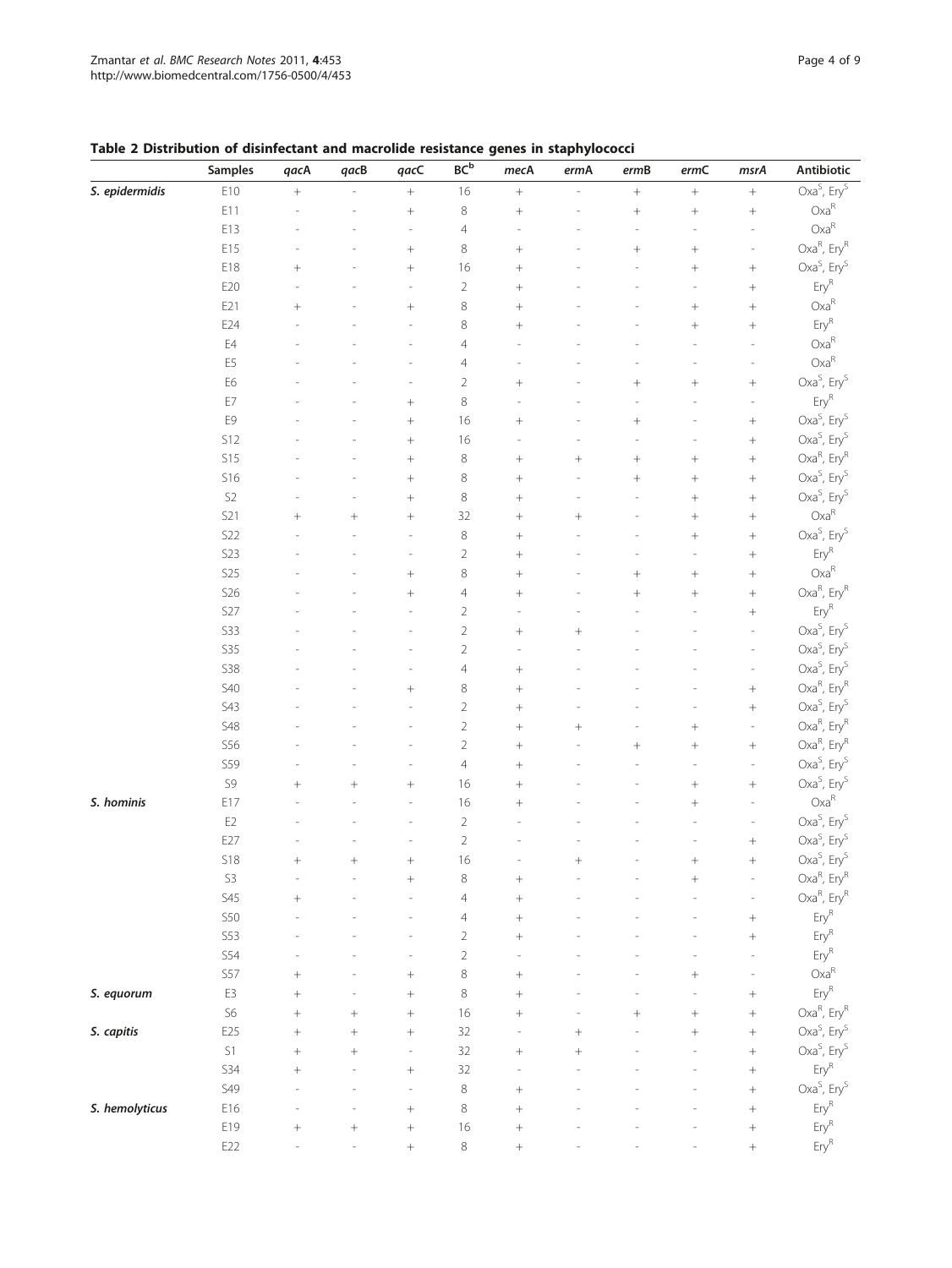| S <sub>10</sub> | $\overline{\phantom{a}}$ | $\overline{\phantom{a}}$ | $-$             | 4  | $+$    | $\overline{\phantom{a}}$ | $-$                      | $\overline{\phantom{a}}$ | $^{+}$                   | Oxa <sup>R</sup> , Ery <sup>R</sup> |
|-----------------|--------------------------|--------------------------|-----------------|----|--------|--------------------------|--------------------------|--------------------------|--------------------------|-------------------------------------|
| <b>S13</b>      | $^+$                     | $^{+}$                   | $\sim$          | 8  | $+$    | $\sim$                   | $\overline{\phantom{a}}$ | $\sim$                   | $^{+}$                   | Oxa <sup>S</sup> , Ery <sup>S</sup> |
| S24             | $^{+}$                   | $^{+}$                   | $+$             | 16 | $+$    | $\overline{\phantom{a}}$ | $\sim$                   | $\overline{\phantom{a}}$ | $^{+}$                   | Ery <sup>K</sup>                    |
| S39             | $^{+}$                   | $\overline{\phantom{a}}$ | $+$             | 16 | $^{+}$ | $+$                      | $\overline{\phantom{a}}$ | $+$                      | $\overline{\phantom{a}}$ | Oxa <sup>R</sup> , Ery <sup>R</sup> |
| S42             | $^{+}$                   | $\sim$                   | $+$             | 16 | $+$    | $\overline{\phantom{a}}$ | $+$                      | $\overline{\phantom{a}}$ | $^{+}$                   | $Oxa^R$ , Ery $^R$                  |
| S8              | $\sim$                   | $\sim$                   | and the control | 8  | $+$    | $\sim$                   | $\sim$                   | $\sim$                   | $\sim$                   | Oxa <sup>R</sup> , Ery <sup>R</sup> |
|                 |                          |                          |                 |    |        |                          |                          |                          |                          |                                     |

## <span id="page-4-0"></span>Table 2 Distribution of disinfectant and macrolide resistance genes in staphylococci (Continued)

+, presence of the gene -, absence of the gene; Oxa<sup>R</sup>, oxacillin resistance; Oxa<sup>S</sup>, oxacillin susceptible; BC<sup>b</sup> , MIC of benzalchonium chloride μg/ml.

# Table 3 Distribution of disinfectant and macrolide resistance genes in staphylococci

| <b>Species</b> | Samples          | qacA      | qacB      | qacC           | BC <sup>b</sup> | mecA       | ermA      | ermB      | $\ensuremath{\textit{ermC}}$ | msrA                     | Antibiotic                            |
|----------------|------------------|-----------|-----------|----------------|-----------------|------------|-----------|-----------|------------------------------|--------------------------|---------------------------------------|
| S. warnerie    | S11              |           |           | $^+$           | $\,8\,$         |            |           |           | $^{+}$                       |                          | Oxa <sup>S</sup> , Ery <sup>S</sup>   |
|                | S14              |           |           |                | $\sqrt{2}$      |            |           |           |                              | $^{+}$                   | Oxa <sup>S</sup> , Ery <sup>S</sup>   |
|                | S29              |           | $\! + \!$ | $\overline{a}$ | 8               |            |           |           |                              | $^{+}$                   | Oxa <sup>S</sup> , Ery <sup>S</sup>   |
|                | S37              |           |           | $^{+}$         | 8               | $^{+}$     |           |           | $^{+}$                       | $^{+}$                   | Oxa <sup>S</sup> , Ery <sup>S</sup>   |
|                | S47              |           | $^{+}$    |                | $\overline{4}$  | $\ddot{}$  | $^{+}$    | $^{+}$    | $\ddot{}$                    | $^{+}$                   | Oxa <sup>S</sup> , Ery <sup>S</sup>   |
| S. chromogene  | <b>S30</b>       | $^{+}$    |           | $^{+}$         | 16              | $^{+}$     |           |           | $^{+}$                       | $^{+}$                   | $Ery^R$                               |
|                | S32              |           |           | ÷              | $\overline{2}$  |            |           |           |                              | $^{+}$                   | Oxa <sup>S</sup> , Ery <sup>S</sup>   |
|                | S51              |           |           | ÷,             | $\sqrt{2}$      |            |           |           |                              | Ĩ.                       | Ery <sup>R</sup>                      |
| S. simulans    | E23              |           |           | $^{+}$         | $\overline{4}$  |            | $\ddot{}$ |           | $^{+}$                       |                          | $Ery^R$                               |
|                | S19              | $^{+}$    |           | $^{+}$         | 16              | $^{+}$     |           |           | $^{+}$                       | $\overline{a}$           | Oxa <sup>R</sup> , Ery <sup>R</sup>   |
|                | <b>S20</b>       |           |           | J,             | $\overline{4}$  | $^{+}$     |           |           |                              | $^{+}$                   | Oxa <sup>S</sup> , Ery <sup>S</sup>   |
|                | <b>S28</b>       | $^{+}$    | $^{+}$    | $\ddag$        | 32              | $^{+}$     | $^{+}$    |           | $^{+}$                       | $^{+}$                   | Oxa <sup>R</sup> , Ery <sup>R</sup>   |
|                | <b>S36</b>       | $^{+}$    |           | ÷.             | 8               | $^{+}$     |           |           |                              | J.                       | Oxa <sup>S</sup> , Ery <sup>S</sup>   |
|                | S <sub>5</sub>   | $^{+}$    | $^{+}$    | $\ddot{}$      | 16              | $\ddot{}$  |           |           | $^{+}$                       |                          | $Oxa^R$                               |
| S.aureus       | Sa1              |           |           | $\ddot{}$      | 8               | $\ddot{+}$ | $^{+}$    | $\ddot{}$ |                              |                          | Oxa <sup>R</sup> , Ery <sup>R</sup>   |
|                | Sa2              |           |           |                | $\overline{4}$  |            |           |           |                              |                          | Oxa <sup>S</sup> , Ery <sup>S</sup>   |
|                | Sa3              |           |           |                | 8               |            |           | $^{+}$    |                              |                          | Oxa <sup>S</sup> , Ery <sup>S</sup>   |
|                | Sa4              |           |           |                | $\overline{4}$  |            |           |           |                              |                          | Oxa <sup>S</sup> , Ery <sup>S</sup>   |
|                | Sa5              | $^{+}$    | $\ddot{}$ |                | 8               |            | $\ddot{}$ |           | $^{+}$                       | $^{+}$                   | $Oxa^S$ , Ery <sup>S</sup>            |
|                | Sa6              |           |           |                | 8               |            |           |           |                              | J.                       | Oxa <sup>S</sup> , Ery <sup>S</sup>   |
|                | Sa7              |           |           |                | $\overline{4}$  |            |           |           |                              | Ĩ.                       | $Oxa^S$ , Ery <sup>S</sup>            |
|                | Sa8              |           |           |                | 8               | $^{+}$     |           | $^{+}$    |                              | $^{+}$                   | Oxa <sup>R</sup> , Ery <sup>R</sup>   |
|                | Sa9              |           |           |                | $\sqrt{2}$      |            |           |           | $^{+}$                       | J.                       | Oxa <sup>S</sup> , Ery <sup>S</sup>   |
|                | Sa10             | $\ddot{}$ | $\ddot{}$ |                | 8               | $^{+}$     |           | $^{+}$    |                              |                          | $Ery^R$                               |
|                | Sa11             |           |           |                | $\overline{4}$  | $^{+}$     |           | $^{+}$    |                              | $^{+}$                   | $Ery^R$                               |
|                | Sa12             |           |           |                | 8               | $^{+}$     |           | $^{+}$    |                              | $\ddot{}$                | $Ery^R$                               |
|                | Sa13             |           |           |                | 8               | $^{+}$     |           | $\ddot{}$ |                              | J.                       | Oxa <sup>S</sup> , Ery <sup>S</sup>   |
|                | Sa14             |           |           |                | $\overline{4}$  | $^{+}$     |           |           |                              | Î.                       | $Oxa^R$                               |
|                | Sa15             |           |           |                | $\,8\,$         | $^{+}$     | $^{+}$    | $^{+}$    | $^{+}$                       | $^{+}$                   | Oxa <sup>S</sup> , Ery <sup>S</sup>   |
|                | Sa16             |           |           |                | $\overline{4}$  | $^{+}$     |           |           |                              |                          | $Oxa^R$                               |
|                | Sa17             |           |           |                | $\sqrt{2}$      |            |           |           |                              | $^{+}$                   | $Ery^R$                               |
|                | Sa18             |           |           |                | $\sqrt{2}$      |            | $\! + \!$ | $^{+}$    |                              |                          | Oxa <sup>S</sup> , Ery <sup>S</sup>   |
|                | Sa19             | $\ddot{}$ |           | $\ddot{}$      | $\,8\,$         |            |           | $^{+}$    |                              | L,                       | Oxa <sup>S</sup> , Ery <sup>S</sup>   |
|                | Sa20             | $^{+}$    |           | $\ddot{}$      | $\overline{4}$  |            | $^{+}$    | $^{+}$    | $^{+}$                       | $^{+}$                   | $Oxa^S$ , Ery <sup>S</sup>            |
|                | Sa21             | J.        |           | ÷,             | 16              |            |           | $^{+}$    |                              | L,                       | Oxa <sup>S</sup> , Ery <sup>S</sup>   |
|                | Sa22             | $\ddot{}$ | $+$       | $+$            | 16              | $^{+}$     |           | ÷,        | $^{+}$                       | $\overline{\phantom{0}}$ | Oxa <sup>R</sup> , Ery <sup>R</sup> , |
|                | Sa23             | $\ddot{}$ | $\ddot{}$ | $\ddot{}$      | 16              | $^{+}$     | $^{+}$    | $^{+}$    | $^{+}$                       | $^{+}$                   | Oxa <sup>R</sup> , Ery <sup>R</sup>   |
|                | Sa <sub>24</sub> |           |           |                | $\overline{4}$  |            |           |           |                              |                          | $Ery^R$                               |
|                | Sa25             |           |           |                | $\overline{4}$  |            |           |           |                              | Ĩ.                       | Oxa <sup>S</sup> , Ery <sup>S</sup>   |
|                | Sa26             |           |           |                | $\overline{4}$  | $^{+}$     |           |           |                              | $^{+}$                   | Oxa <sup>R</sup> , Ery <sup>R</sup>   |
|                | Sa27             |           |           |                | $\overline{2}$  | $^{+}$     | $^{+}$    |           |                              | $\ddot{}$                | Oxa <sup>R</sup> , Ery <sup>R</sup>   |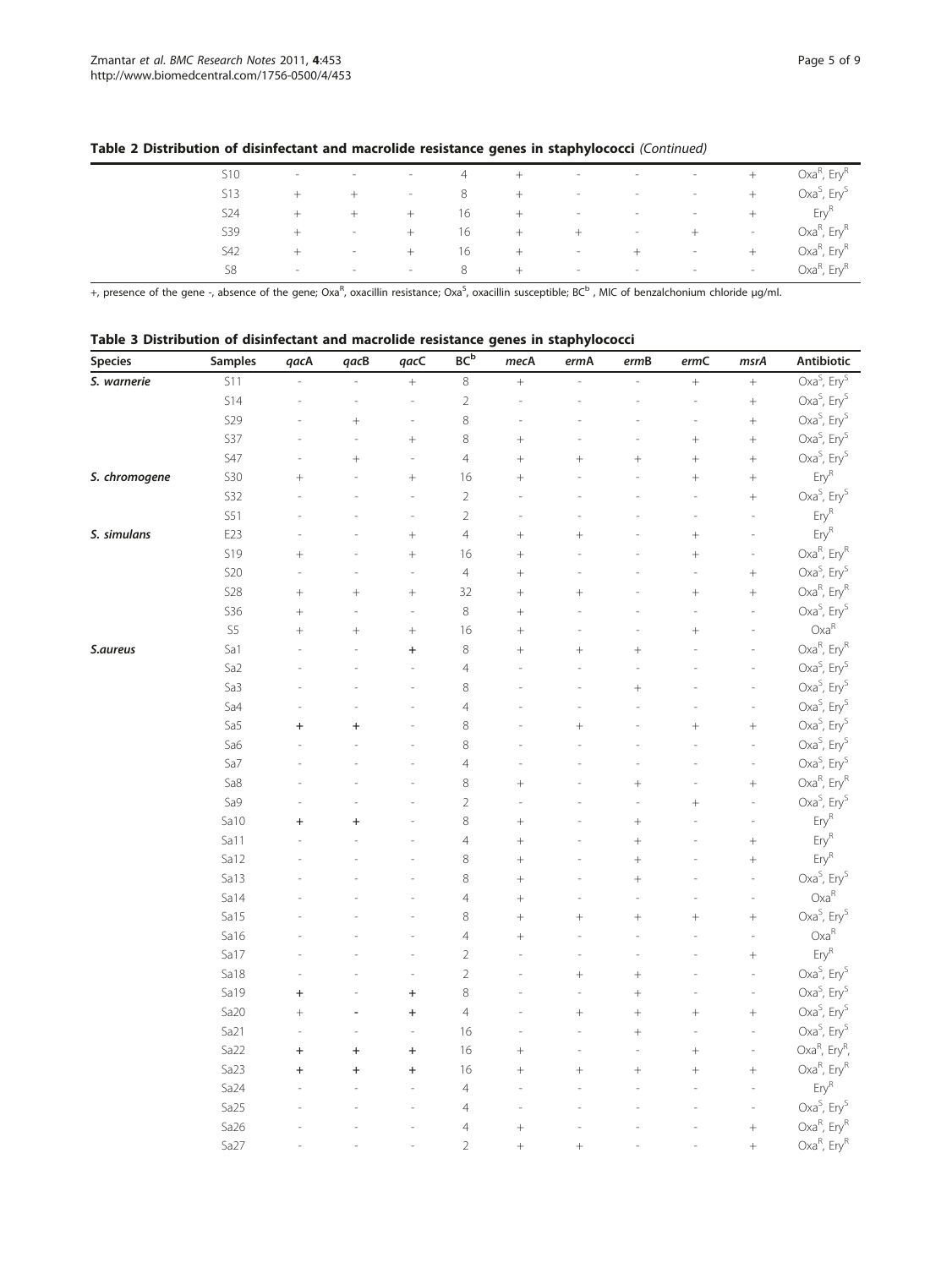| Sa28                                   |                          |                          |                          | $\overline{2}$                     | $+$                      |                          |                |                |                          | $Ery^R$                                                                    |
|----------------------------------------|--------------------------|--------------------------|--------------------------|------------------------------------|--------------------------|--------------------------|----------------|----------------|--------------------------|----------------------------------------------------------------------------|
| Sa29                                   | $\overline{a}$           |                          | ۰                        | $\overline{2}$                     | $\, +$                   | $\overline{\phantom{a}}$ | Î.             |                | $\overline{\phantom{a}}$ | $Oxa^S$ , Ery <sup>S</sup>                                                 |
| Sa30                                   | $\overline{a}$           | $\overline{a}$           | $\overline{\phantom{0}}$ | $\,8\,$                            | $\! +$                   | $^{+}$                   | $^{+}$         | $\overline{a}$ | $\overline{\phantom{a}}$ | Oxa <sup>S</sup> , Ery <sup>S</sup>                                        |
| Sa31                                   | $\overline{a}$           | $\overline{a}$           | $\overline{\phantom{0}}$ | $\overline{2}$                     | $\, +$                   | $\overline{\phantom{a}}$ | $^{+}$         |                | $\overline{\phantom{0}}$ | $Ery^R$                                                                    |
| Sa32                                   | $\overline{a}$           | $\overline{a}$           | $\overline{\phantom{0}}$ | $\overline{2}$                     | $\, +$                   | $\overline{\phantom{a}}$ | $+$            |                | $\overline{\phantom{0}}$ | $Oxa^R$                                                                    |
| Sa33                                   | $\overline{a}$           | $\overline{a}$           | $\overline{a}$           | $\overline{4}$                     | $\, +$                   |                          | ٠              |                | $\overline{\phantom{a}}$ | $\mathsf{Ery}^{\mathsf{R}}$                                                |
| Sa34                                   | $\overline{\phantom{a}}$ | $\overline{\phantom{a}}$ | $\overline{a}$           | 8                                  | $\! +$                   | $\overline{a}$           | $\overline{a}$ | $\overline{a}$ | $\overline{\phantom{a}}$ | $Oxa^S$ , Ery <sup>S</sup>                                                 |
| Sa35                                   | $\overline{\phantom{a}}$ | $\overline{\phantom{a}}$ | $\overline{\phantom{0}}$ | $\overline{4}$                     | $\, +$                   | $\overline{\phantom{a}}$ | $\overline{a}$ | $\overline{a}$ | $\overline{\phantom{a}}$ | $Oxa^S$ , Ery <sup>S</sup>                                                 |
| Sa36                                   | $\overline{a}$           | $\overline{a}$           | ۰                        | $\overline{2}$                     | $\overline{\phantom{a}}$ | $\! +$                   | $\overline{a}$ | $\! +$         | $\! +$                   | Oxa <sup>S</sup> , Ery <sup>S</sup>                                        |
| Sa37,<br>Sa38<br>Sa43,<br>Sa44<br>Sa45 |                          |                          | $\overline{a}$           | 8<br>$\overline{2}$<br>8<br>8<br>2 | $\sim$                   |                          |                |                | $\overline{\phantom{a}}$ | Oxa <sup>S</sup> , Ery <sup>S</sup><br>Oxa <sup>S</sup> , Ery <sup>S</sup> |
| Sa39,<br>Sa42<br>Sa41,<br>Sa40         |                          |                          |                          | 8<br>16<br>$\overline{2}$<br>8     | $+$                      |                          |                |                | $\overline{a}$           |                                                                            |
| Sa46                                   |                          |                          |                          | $\overline{2}$                     | $+$                      |                          |                |                | $\! + \!\!\!\!$          | Oxa <sup>S</sup> , Ery <sup>S</sup>                                        |

<span id="page-5-0"></span>Table 3 Distribution of disinfectant and macrolide resistance genes in staphylococci (Continued)

+, presence of the gene -, absence of the gene; Oxa<sup>R</sup>, oxacillin resistance; Oxa<sup>S</sup>, oxacillin susceptible; BC<sup>b</sup>, MIC of benzalchonium chloride μg/ml.

(Figure [3\)](#page-6-0). While, nine CoNS strains, contained the three *qac* genes (*qacA*, *qacB* and *qacC*). In addition, qacC was the most present (35%), followed by qacA (24%), and  $qacB$  (15.4%) in the total of 117 isolated strains (Table [2](#page-3-0) and [3](#page-4-0)).

Qac-resistant genes (qacA) were identified in (5.12%) followed by  $qacC$  (4.27%) and  $qacB$  (3.41%) in the isolated S. aureus strains, while 39 (33%) strains were qac-negative in the total of 117 isolated strains (Figure [4](#page-6-0).). On the other hand, among the 32 S. epidermidis strains under study, five were qacA+, two were qacB+, and 16 were qacC+, while [2](#page-3-0)9 strains were *qac*-negative (Table 2 and [3](#page-4-0)). The three Qac-resistant genes (qacA, qacB, and  $qacC$ ) were identified in 9.4% of the total isolated strains. Nine strains (7.7%) of six different CoNS species harboured the three qac-resistant genes.



## **Discussion**

Recently, the increasing numbers of device-related infections associated with methicillin-resistant staphylococci have raised awareness toward the need for alternative agents to prevent these infections. S. epidermidis species represent the CoNS most recovered from clinical specimens [[3\]](#page-7-0). Among the 71 CoNS isolated in this study, the most prevalent were *S. epidermidis* ( $n = 32$ ), *S. hominis*  $(n = 10)$ , and *S. haemolyticus*  $(n = 9)$ . The antibiotic susceptibility of the 117 staphylococal (S.aureus and CoNS) isolated in this study confirmed the multi-resistance of these strains toward the 18 antibiotics cited previously. Oxacillin resistance occurred in 7.7% of S. aureus and in 20.5% of CoNS tested by ATB Staph.

Erythromycin resistance in staphylococci is predominantly mediated by erythromycin-resistant methylase encoded by erm genes [[27](#page-8-0)]. The inducible gene ermA is found on the transposon Tn554 and has a single specific site for insertion into the S. aureus chromosome [[28\]](#page-8-0). The ermB gene is found on the transposon Tn551 of a penicil-linase plasmid [\[29\]](#page-8-0). The *ermC* gene is responsible for constitutive or inducible resistance to erythromycin and is generally located on small plasmids [[5](#page-7-0),[27,30](#page-8-0)]. On the other hand, the investigation of the prevalence of ermA, ermB, ermC and msrA genes in Staphylococci showed that only 28 strains of S. *aureus* ( $n = 46$ ) and CoNS ( $n = 71$ ) were found to be susceptible to erythromycin, yet contained erythromycin-resistant gene, and 44 strains (13 S. aureus and 31 CoNS) have at least one of the four genes (ermA, ermB, ermC and msrA) and were susceptible to erythromycin. Similarly, Sekiguchi et al. [\[26\]](#page-8-0) found discordance among phenotypic susceptibility and the presence of erm genes. They stated that this discordance might be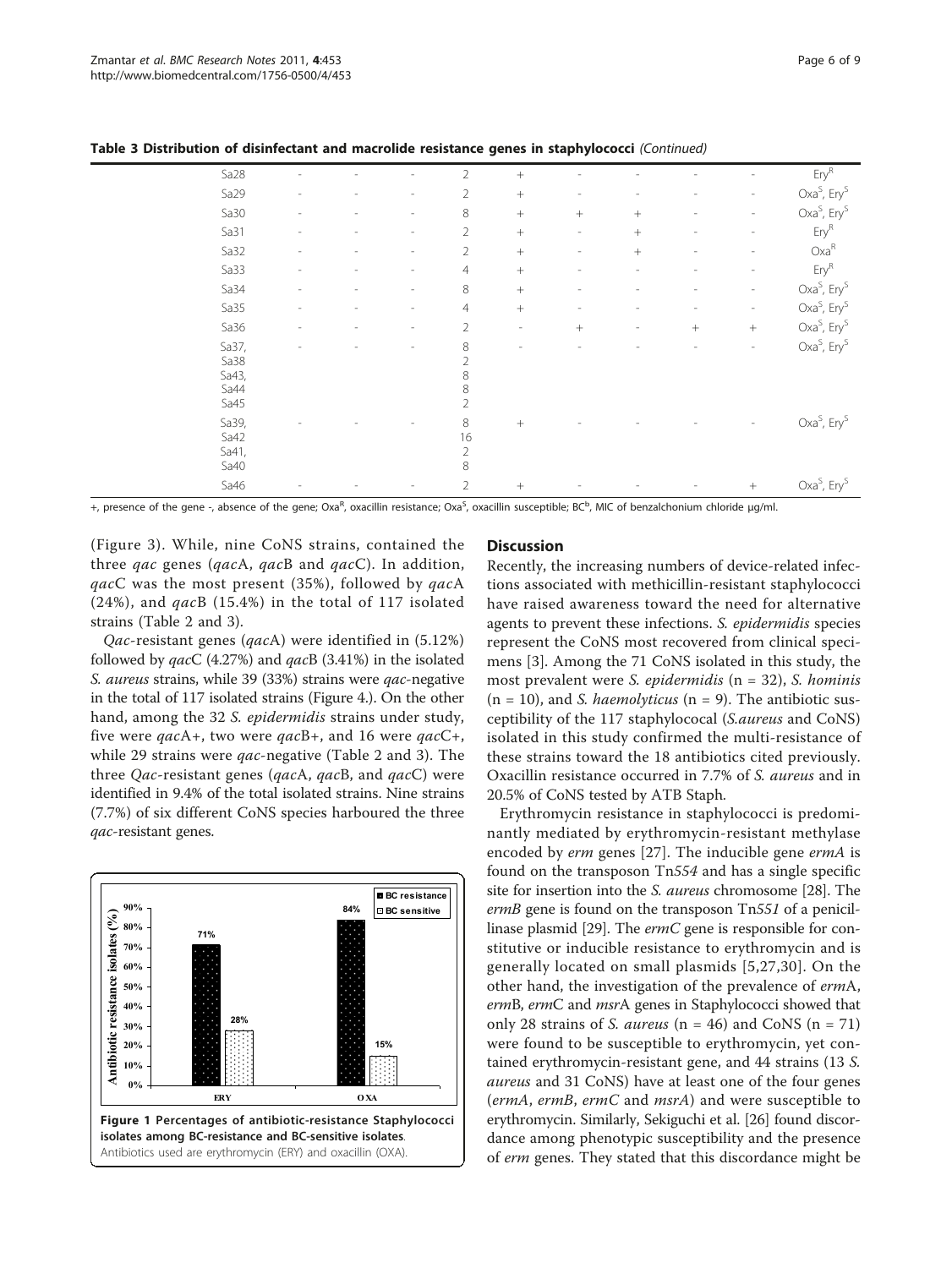<span id="page-6-0"></span>

due to a mutation in the coding or promoter region of the PCR-detected genes. We noted also that eight strains of S. aureus and CoNS strains were found to be resistant to erythromycin but did not carry any erythromycin resistance gene (Table [1](#page-2-0) and [2](#page-3-0)). This result may be explained by the location of these genes in small plasmids, which were occasionally lost. Fluit et al. [\[31](#page-8-0)] demonstrated that the ermC gene responsible for erythromycin resistance is located on a small plasmid. In this study, the incidences of ermA in erythromycin-resistant staphylococci were 7.7% for S. aureus and 3.4% for S. epidermidis. These findings are in disagreement with the study by Eady et al. [\[5](#page-7-0)] conducted with coagulase-negative staphylococci (CoNS) in the United Kingdom in which an incidence of 5.9% for ermA was reported. In a study performed in Denmark,

16% of S. aureus strains were carrying ermA, while only 3% of CoNS strains had this gene [[30](#page-8-0)]. Regarding ermB, we found that this gene was more frequently encountered than ermA in erythromycin-resistant staphylococci with 24.8% (13.7% for S.aureus and 11% for CoNS) of total strains carrying ermB. In the United Kingdom, an incidence of 7.2% for ermB in CoNS has been reported [[5](#page-7-0)]. Staphylococcal strains resistant to macrolides and type-B streptogramins frequently harbour msrA, which encodes an ATP-dependent efflux pump [\[5](#page-7-0)]. Erythromycin resistance may be caused by the *msrA* or ermB gene, as previously reported with staphylococci [[5](#page-7-0)]. Our results are similar to those of a recent study investigating a high level of ermA and ermC genes in CoNS [[32](#page-8-0)].



Staphylococcal multidrug-resistant gene *qacA* is generally mediated by plasmids mediated resistance to various toxic organic cations and ethidium bromide, as well

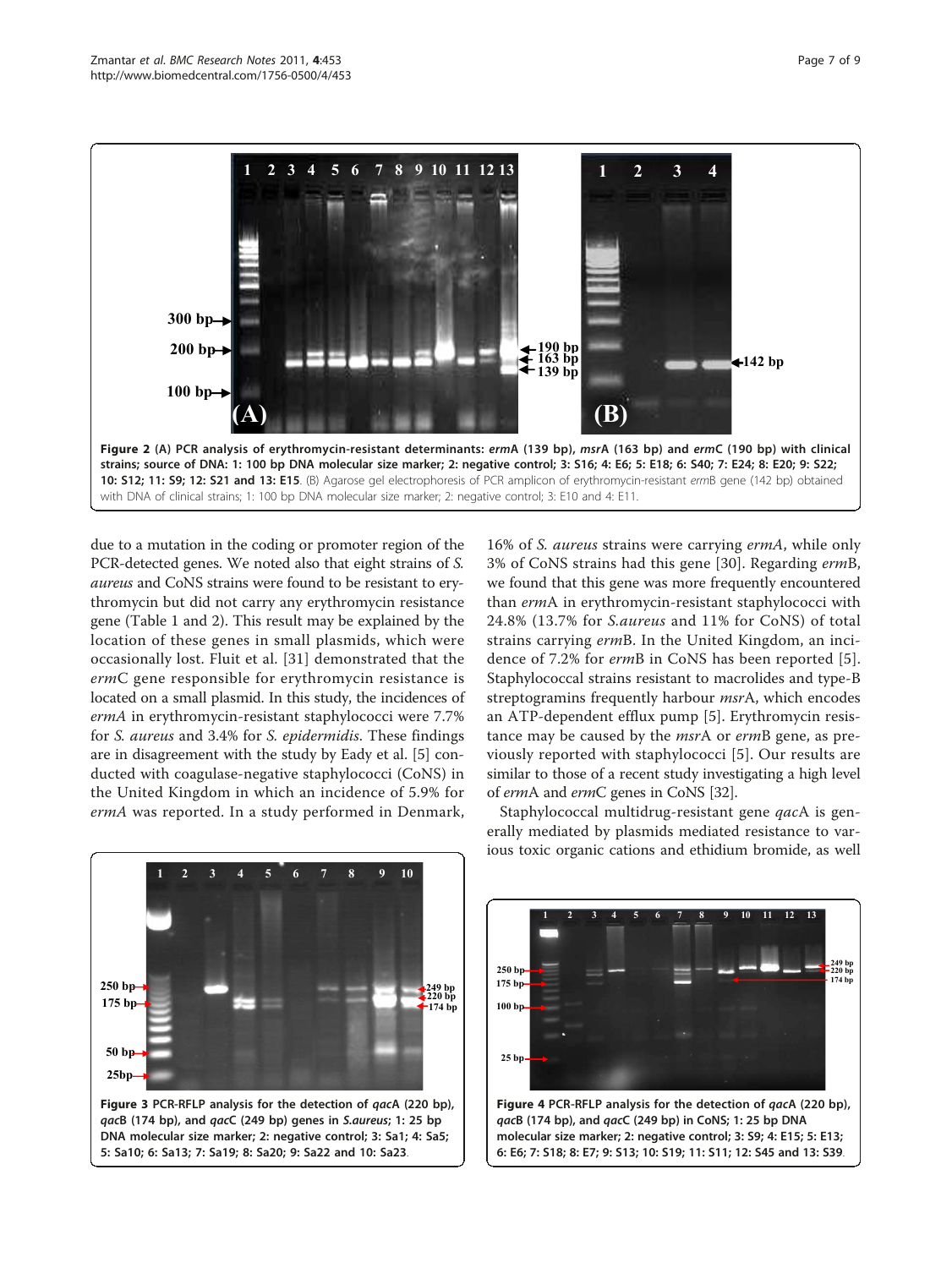<span id="page-7-0"></span>as a number of commonly used antiseptics and disinfectants, such as benzalkonium chloride and chlorhexidine [[19\]](#page-8-0). The *qac*A gene also encodes resistance to both monovalent and divalent organic cations. In addition, qacB characteristically differs from qacA by conferring lower or no resistance to divalent organic cations [[33](#page-8-0)]. Some investigations have implied that there is disinfectant cross-resistance with antibiotics [[34](#page-8-0),[35](#page-8-0)].

Among the tested bacteria, 2 strains of S.aureus and 9 strains of CoNS carried the three qac genes (qacA, qacB, and qacC), as shown in Table [1](#page-2-0) and [2](#page-3-0). QacC gene was the most present in the 117 isolated strains (35%), followed by qacA (24%), and qacB (15. 4%). Of the 117 isolates investigated in this study, 74% were phenotypically resistant to BC. 56% of the BC-resistant staphylococcus isolates have at least one of the three resistant disinfectants genes  $(qacA/B$  and  $qacC$ ). Previous investigators have reported a similar distribution of these three *qac* resistance genes in clinical S. aureus and CoNS [[36,15](#page-8-0)]. Little is known about the occurrence and possible genetic linkage of qac and antibiotic resistance in staphylococci. Interestingly, we observed that staphylococci resistant to BC were generally more often resistant to antibiotics (Ery and Oxa) than BCsensitive isolates (Figure [1](#page-5-0)).

Furthermore, among the nine MRSA isolates, two strains (Sa22 and Sa23) were multi-resistant to antibiotic and harboured the *qac* genes. MRSA isolates resistant to antiseptics and disinfectants have been reported in Australia and in United Kingdom in the last decade [8]. Sekiguchi et al., [[26](#page-8-0)] have found that among the 65 MRSA isolates 32 (49.23%) were positive for qacA, while one isolate was positive for qacB and seven MRSA 10% were positive for qacC. Three strains of S. hemolyticus harboured qacA and qacB genes. In a recent study, S. hemolyticus isolates were shown to contain both qacA and qacB genes [[37](#page-8-0)]. QacA/B genes are typically located on a transposon of transmissible multidrug-resistant plasmids, such as pSK1 [[33](#page-8-0)]. Staphylococci resistant genes to quaternary ammonium compounds (QACs) have been detected in clinical coagulase-negative staphylococci [\[36](#page-8-0)]. QAC resistant Staphylococcus spp. hosting qacA/qacB and smr have been isolated from different environments [[38\]](#page-8-0). Results from a recent study in Norway suggest that qac-resistant genes are common in human clinical staphylococci and that a direct link between resistance to QACs and resistance to penicillin occurs in clinical isolates of human and animal origin as well as in foodrelated staphylococci [11,[22](#page-8-0)]. Noguchi et al. [\[16\]](#page-8-0) reported that when the antiseptic susceptibility and the distribution of antiseptic-resistant genes of MRSA isolated in Japan in 1992 were studied, qacA/B were detected in 10.2% (10/98). However, seven years later, qacA/B genes were detected in 47.9% (198/413) in MRSA isolates in Japan.

#### Conclusion

It appears that the widespread distribution of staphylococci carrying macrolides and qac-resistant genes found in dialysis biomaterial collected in Tunisia may be due to the transfer of resistance plasmids among species and strains, thereby contributing to the dissemination of staphylococcal resistance. Therefore, a closer investigation of antibiotics and antiseptic-resistant CoNS may provide crucial information on the control of nosocomial infections.

#### Authors' contributions

TZ was the primary author of the manuscript, assisted in samples collection, antimicrobial susceptibility, detection of resistance genes and assisted in minimum inhibition concentration determination of BC. BK contributed in minimum inhibition concentration determination, assisted in detection of resistance genes and helped in the writing of the manuscript. HM participated in detection of resistance genes, data acquisition and contributed in writing of the manuscript. AB provided funding, supervised the study, and helped to finalize the manuscript. All authors read and approved the final manuscript

#### Competing interests

The authors declare that they have no competing interests.

#### Received: 2 August 2011 Accepted: 27 October 2011 Published: 27 October 2011

#### References

- 1. Hiramatsu K: [Vancomycin resistance in staphylococci.](http://www.ncbi.nlm.nih.gov/pubmed/16904400?dopt=Abstract) Drug Resist Updat 1998, 1:135-150.
- 2. Brun-Buisson CH: Les Staphylococcus aureus [résistants à la méticilline:](http://www.ncbi.nlm.nih.gov/pubmed/9769902?dopt=Abstract) [Evolution et épidémiologie, impact clinique, prévention.](http://www.ncbi.nlm.nih.gov/pubmed/9769902?dopt=Abstract) Pathol Biol 1998, 46:227-34.
- 3. Kloos WE, Bannerman TL: [Update on clinical significance of coagulase](http://www.ncbi.nlm.nih.gov/pubmed/8118787?dopt=Abstract)[negative staphylococci.](http://www.ncbi.nlm.nih.gov/pubmed/8118787?dopt=Abstract) Clin Microbiol Rev 1994, 7:117-140.
- 4. Neely AN, Maley MP: [Survival of enterococci and staphylococci on](http://www.ncbi.nlm.nih.gov/pubmed/10655374?dopt=Abstract) [hospital fabrics and plastic.](http://www.ncbi.nlm.nih.gov/pubmed/10655374?dopt=Abstract) J Clin Microbiol 2000, 38:724-726.
- 5. Eady EA, Ross JI, Tipper JL, Walters CE, Cove JH, Noble WC: [Distribution of](http://www.ncbi.nlm.nih.gov/pubmed/8463168?dopt=Abstract) [genes encoding erythromycin ribosomal methylases and an](http://www.ncbi.nlm.nih.gov/pubmed/8463168?dopt=Abstract) [erythromycin efflux pump in epidemiologically distinct groups of](http://www.ncbi.nlm.nih.gov/pubmed/8463168?dopt=Abstract) [staphylococci.](http://www.ncbi.nlm.nih.gov/pubmed/8463168?dopt=Abstract) J Antimicrob Chemother 1993, 31:211-7.
- 6. Ross JI, Eady EA, Cove JH, Baumberg S: [Identification of a chromosomally](http://www.ncbi.nlm.nih.gov/pubmed/7883194?dopt=Abstract) [encoded ABC-transport system with which the staphylococcal](http://www.ncbi.nlm.nih.gov/pubmed/7883194?dopt=Abstract) [erythromycin exporter](http://www.ncbi.nlm.nih.gov/pubmed/7883194?dopt=Abstract) MsrA may interact. Gene 1995, 153:93-98.
- 7. Leclercq R: [Mechanisms of resistance to macrolides and lincosamides:](http://www.ncbi.nlm.nih.gov/pubmed/11797175?dopt=Abstract) [nature of the resistance elements and their clinical implications.](http://www.ncbi.nlm.nih.gov/pubmed/11797175?dopt=Abstract) Clin Infect Dis 2002, 34:482-492.
- 8. McDonnell G, Russell AD: [Antiseptics and disinfectants: activity, action,](http://www.ncbi.nlm.nih.gov/pubmed/9880479?dopt=Abstract) [and resistance.](http://www.ncbi.nlm.nih.gov/pubmed/9880479?dopt=Abstract) Clin Microbiol Rev 1999, 12:147-179.
- 9. Reverdy ME, Bes M, Brun Y, Fleurette J: [Evolution of resistance to](http://www.ncbi.nlm.nih.gov/pubmed/8121722?dopt=Abstract) [antibiotics and antiseptics of hospital](http://www.ncbi.nlm.nih.gov/pubmed/8121722?dopt=Abstract) Staphylococcus aureus strains [isolated from 1980 to 1991.](http://www.ncbi.nlm.nih.gov/pubmed/8121722?dopt=Abstract) Pathol Biol 1993, 41:897-904.
- 10. Russell AD: [Do biocides select for antibiotic resistance?](http://www.ncbi.nlm.nih.gov/pubmed/10714955?dopt=Abstract) J Pharm Pharmacol 2000, 52:227-233.
- 11. Anthonisen IL, Sunde M, Steinum TM, Sidhu MS, Sorum H: [Organization of](http://www.ncbi.nlm.nih.gov/pubmed/12384372?dopt=Abstract) [the antiseptic resistance gene](http://www.ncbi.nlm.nih.gov/pubmed/12384372?dopt=Abstract) qacA and Tn552-related βlactamase [genes in multidrug-resistant](http://www.ncbi.nlm.nih.gov/pubmed/12384372?dopt=Abstract) Staphylococcus haemolyticus strains of [animal and human origins.](http://www.ncbi.nlm.nih.gov/pubmed/12384372?dopt=Abstract) Antimicrob. Agents Chemother 2002, 46:3606-3612.
- 12. Bjorland J, Steinum T, Sunde M, Waage S, Heir E: [Novel plasmid-borne](http://www.ncbi.nlm.nih.gov/pubmed/14506007?dopt=Abstract) gene *gacJ* [mediates resistance to quaternary ammonium com pounds in](http://www.ncbi.nlm.nih.gov/pubmed/14506007?dopt=Abstract) equine [Staphylococcus aureus](http://www.ncbi.nlm.nih.gov/pubmed/14506007?dopt=Abstract), Staphylococcus simulans, and [Staphylococcus intermedius](http://www.ncbi.nlm.nih.gov/pubmed/14506007?dopt=Abstract). Antimicrob Agents Chemother 2003, 47:3046-3052.
- 13. Heir E, Sundheim G, Holck AL: The *qacG* [gene on plasmid pST94 confers](http://www.ncbi.nlm.nih.gov/pubmed/10196743?dopt=Abstract) [resistance to quaternary ammonium compounds in staphylococci](http://www.ncbi.nlm.nih.gov/pubmed/10196743?dopt=Abstract) [isolated from the food industry.](http://www.ncbi.nlm.nih.gov/pubmed/10196743?dopt=Abstract) J Appl Microbiol 1999, 86:378-388.